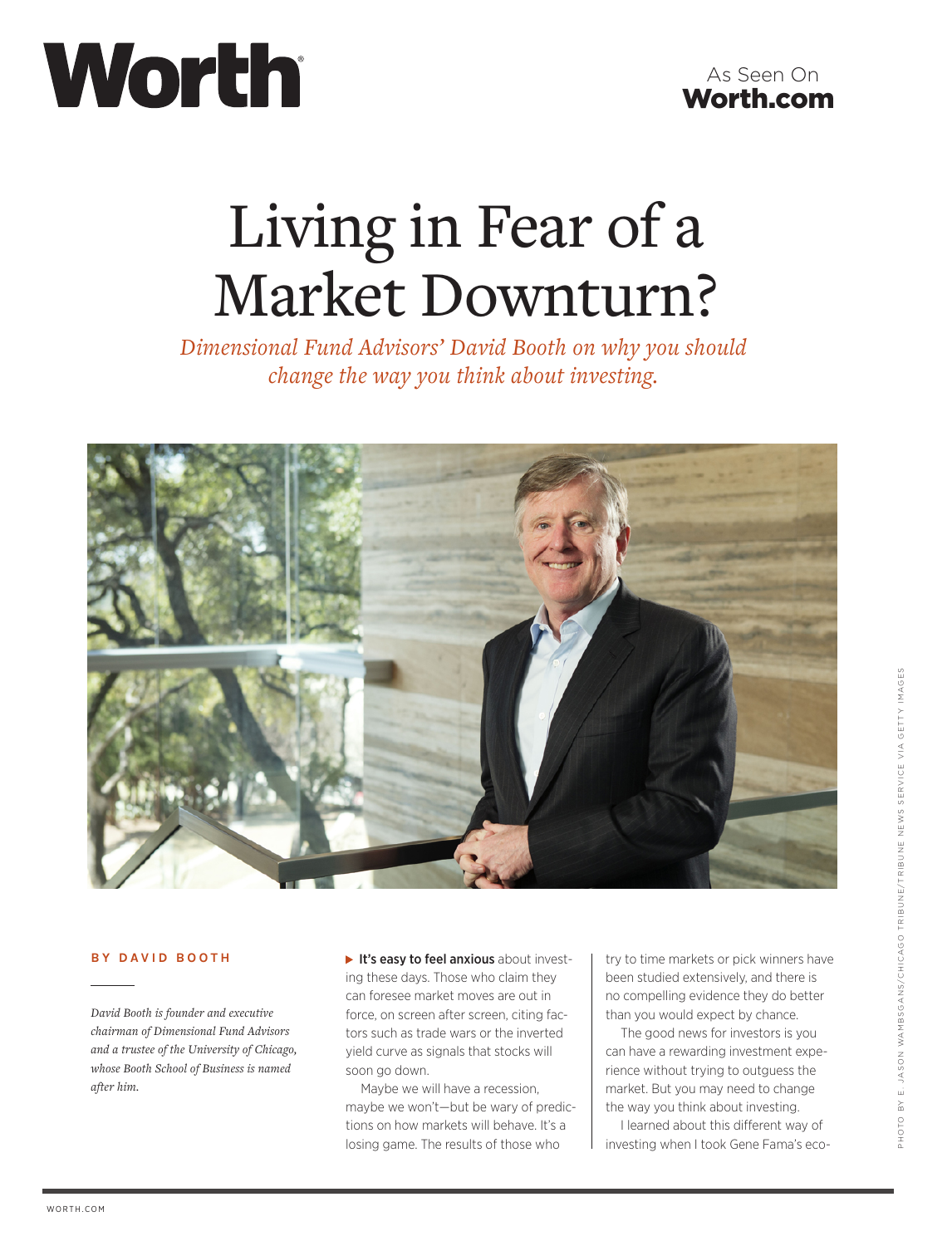nomics class at the University of Chicago 50 years ago this fall. Professor Fama went on to become a Nobel laureate and remains my close friend and colleague today. One of Gene's many breakthroughs was the efficient market hypothesis, which implied that speculation and stock picking were a waste of time. Market prices reflect all available information—in real time, all the time—by bringing together buyers and sellers who voluntarily agree to transact.

If markets do a good job incorporating information into prices, what does that mean for investors? Answering this question has shaped both my professional and personal journey. In the early 1970s, it led to the development of index funds by my collaborators Mac Mc-Quown and Rex Sinquefield. Jack Bogle later went on to make index investing available to all investors.

When starting Dimensional in 1981, we wanted to make it possible for investors to choose a path rooted in science and fueled by the power of markets. We were met with skepticism, but we fought on in pursuit of what we saw as a better approach than what was available. We now have nearly four decades of live results. Our strategies were built to draw insights from research and the academic community about what drives expected returns and then focus on implementing those insights well—balancing expected returns against costs and diversification every day.

The power of markets is still not broadly accepted. People continue to make rash decisions in times of volatility instead of waiting things out. Over the long haul, markets have behaved the way we hoped they would. In the nearly 100 years of data we have, for example, the U.S. stock market has returned 10 percent per year on average, though it has rarely returned that in any individual year. Think of the markets' force as a raging river. Any experienced rafting guide will tell you not to fight the rapids. You're better off charting your course, adapting incrementally and not oversteering.

There's more work to be done. The industry has advanced with science, but not enough. Even index funds, which were designed to deliver market returns, are now being used to try to time the markets. We can improve people's lives with better and safer financial services.

That was true 50 years ago, and it will still be true 50 years from now. My hope for young professionals entering finance is that the industry embraces science, challenges norms and comes up with new ways to help more investors.

Many of those who have changed investing for the better are still at it. Just last month, Gene and his research partner Ken French—two of our company directors—published a paper studying the predictive value of the aforementioned inverted yield curve. They found no evidence that inverted yield curves predict stocks will underperform Treasury bills again choosing scientific inquiry over conjecture.

If you're living in fear of the next downturn, consider shifting your thinking instead of your investments. Focus on controlling what you can control, such as how much you save, or finding the right stock/bond mix. As famous basketball coach John Wooden once said, "Don't mistake activity for achievement." Not doing anything is doing something—think of all those people who sold out of the market in 2008 and missed the last 11 great years for equities.

Know that there is a growing field of professionals fueled by science, not speculation. If you accept a different view of markets, the benefits can go way beyond just investing money. Learn the science, accept a few truths and live your life differently. One bonus may be a portfolio that stays on track even if we do experience another financial crisis. But it's the secondary benefit that really matters: less time worrying about things you  $can't control.  $\bullet$$ 

"Think of the markets' force as a raging river. Any experienced rafting guide will tell you not to fight the rapids. You're better off charting your course, adapting incrementally and not oversteering."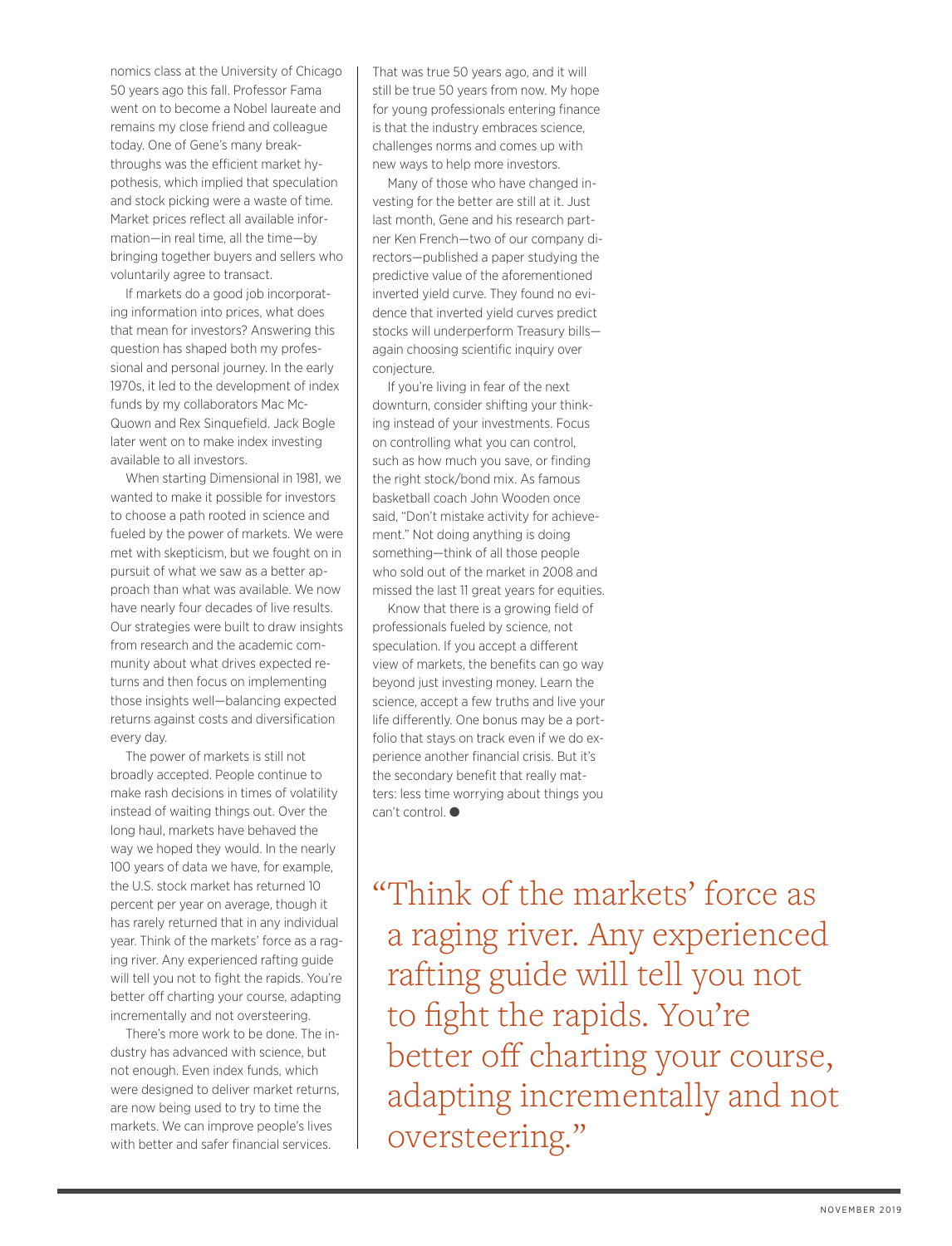The information in this document is provided in good faith without any warranty and is intended for the recipient's background information only. It does not constitute investment advice, recommendation, or an offer of any services or products for sale and is not intended to provide a sufficient basis on which to make an investment decision. It is the responsibility of any persons wishing to make a purchase to inform themselves of and observe all applicable laws and regulations. Unauthorized copying, reproducing, duplicating, or transmitting of this document are strictly prohibited. Dimensional accepts no responsibility for loss arising from the use of the information contained herein.

"Dimensional" refers to the Dimensional separate but affiliated entities generally, rather than to one particular entity. These entities are Dimensional Fund Advisors LP, Dimensional Fund Advisors Ltd., Dimensional Ireland Limited, DFA Australia Limited, Dimensional Fund Advisors Canada ULC, Dimensional Fund Advisors Pte. Ltd., Dimensional Japan Ltd., and Dimensional Hong Kong Limited. Dimensional Hong Kong Limited is licensed by the Securities and Futures Commission to conduct Type 1 (dealing in securities) regulated activities only and does not provide asset management services.

UNITED STATES: This document is issued by Dimensional Fund Advisors LP, an investment advisor registered with the US Securities and Exchange Commission under the Investment Advisers Act of 1940, as amended.

CANADA: December 3, 2019. These materials have been prepared by Dimensional Fund Advisors Canada ULC. Commissions, trailing commissions, management fees, and expenses all may be associated with mutual fund investments. Unless otherwise noted, any indicated total rates of return reflect the historical annual compounded total returns, including changes in share or unit value and reinvestment of all dividends or other distributions, and do not take into account sales, redemption, distribution, or optional charges or income taxes payable by any security holder that would have reduced returns. Please read the prospectus before investing. Mutual funds are not guaranteed, their values change frequently, and past performance may not be repeated.

AUSTRALIA: This material is issued by DFA Australia Limited (AFS License No. 238093, ABN 46 065 937 671). This publication is provided for information only. No account has been taken of the objectives, financial situation or needs of any particular person. Accordingly, to the extent this material constitutes general financial product advice, investors should, before acting on the advice, consider the appropriateness of the advice, having regard to the investor's objectives, financial situation and needs. Any opinions expressed in this material reflect our judgment at the date of publication and are subject to change.

# IF YOU ARE A RETAIL INVESTOR IN THE UK, IRELAND, GERMANY OR THE NETHERLANDS, THIS DOCUMENT HAS BEEN PROVIDED TO YOU BY YOUR FINANCIAL ADVISER, WHO CAN HELP EXPLAIN ITS CONTENTS.

Neither Dimensional Ireland Limited (DIL) nor Dimensional Fund Advisors Ltd. (DFAL), as applicable (each an "Issuing Entity," as the context requires), give financial advice. You are responsible for deciding whether an investment is suitable for your personal circumstances, and we recommend that a financial adviser helps you with that decision.

### WHERE ISSUED BY DIMENSIONAL IRELAND LIMITED

Issued by Dimensional Ireland Limited (DIL), with registered office 10 Earlsfort Terrace, Dublin 2, D02 T380, Ireland. DIL is regulated by the Central Bank of Ireland (Registration No. C185067). Information and opinions presented in this material have been obtained or derived from sources believed by DIL to be reliable, and DIL has reasonable grounds to believe that all factual information herein is true as at the date of this document.

DIL issues information and materials in English and may also issue information and materials in certain other languages. The recipient's continued acceptance of information and materials from DIL will constitute the recipient's consent to be provided with such information and materials, where relevant, in more than one language.

### WHERE ISSUED BY DIMENSIONAL FUND ADVISORS LTD.

Issued by Dimensional Fund Advisors Ltd. (DFAL), 20 Triton Street, Regent's Place, London, NW1 3BF. DFAL is authorised and regulated by the Financial Conduct Authority (FCA). Information and opinions presented in this material have been obtained or derived from sources believed by DFAL to be reliable, and DFAL has reasonable grounds to believe that all factual information herein is true as at the date of this document.

DFAL issues information and materials in English and may also issue information and materials in certain other languages. The recipient's continued acceptance of information and materials from DFAL will constitute the recipient's consent to be provided with such information and materials, where relevant, in more than one language.

### RISKS

Investments involve risks. The investment return and principal value of an investment may fluctuate so that an investor's shares, when redeemed, may be worth more or less than their original value. Past performance is not a guarantee of future results. There is no guarantee strategies will be successful.